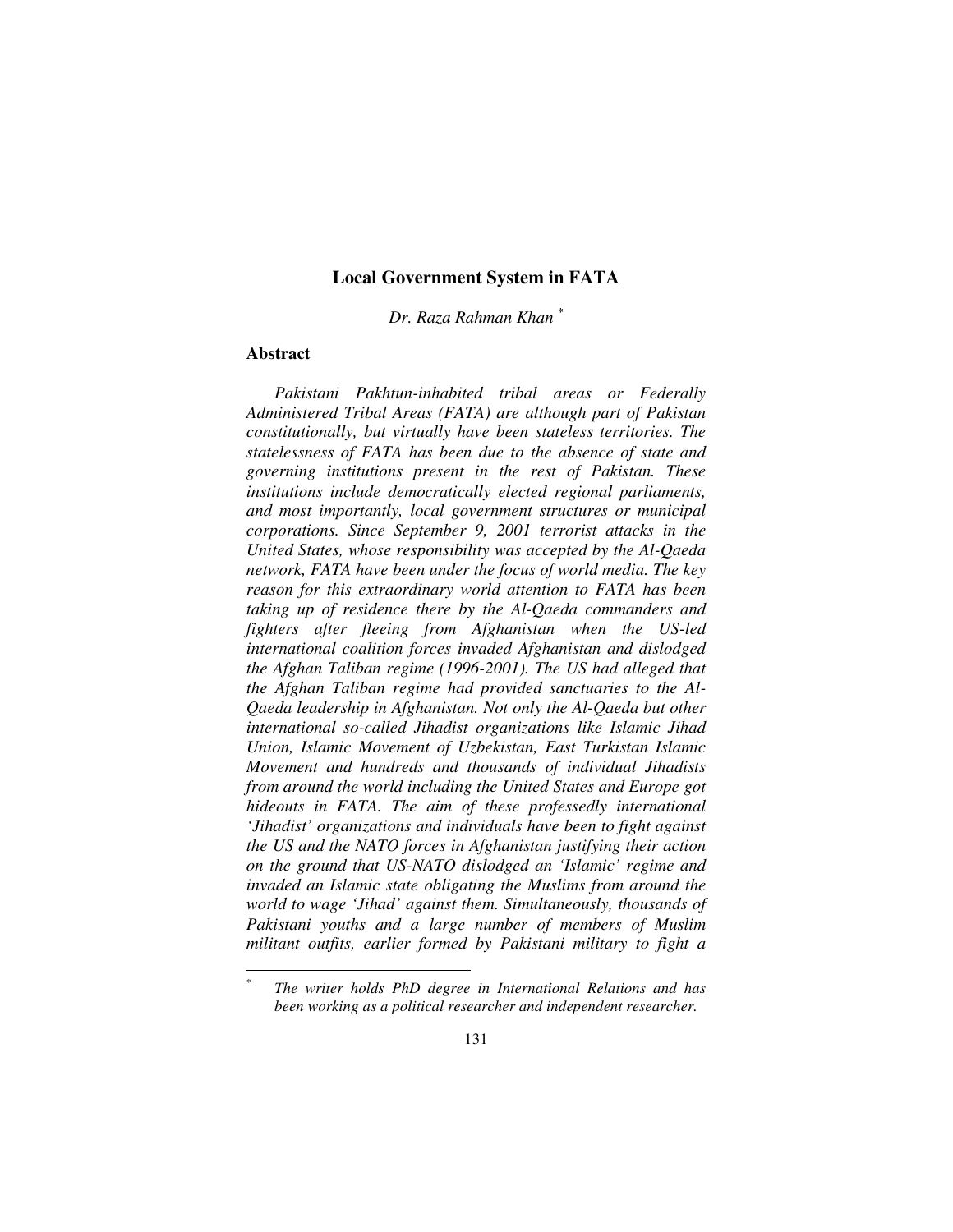*proxy war against Indian forces in the disputed territory of Jammu and Kashmir, also took up residence in FATA to join the anti US-NATO 'Jihad'. In the meanwhile, Pakistani Taliban groups comprising of residents of FATA and the contiguous Khyber-*Pakhtunkhwa province<sup>1</sup> also emerged in different parts of the *tribal areas and this culminated in the formation of an umbrella organization of these groups called Tehreek-e-Taliban Pakistan (TTP) or Pakistani Taliban Movement in December 2007 in Waziristan. The Al-Qaeda and other international so-called Jihadist organizations and individuals find extremely conducive environment in FATA to make the region their base for regional insurgency and international terrorism in the name of Islam. All these negative developments in FATA have their roots in the longexisting political and legal vacuum in these areas specifically due to absence of local government structures. This paper attempts to explain the legal, administrative structure of FATA, the problems that emerged thereof and the role and importance of local government structures in the rise of these problems specifically the statelessness of the region and how local government institutions in FATA could establish state writ there and develop the region.* 

**Key Terms:** Local Government, FATA, Establishment, FCR, Political Agent

## **Local Government & Legal-Administrative Structure of Fata**

FATA comprise of seven big tribal districts including Bajaur, Mohmand, Khyber, Orakzai, Kurram, North and South Waziristan and collectively occupy 32000 square kilometres of land. Unlike the rest of Pakistan, $2$  FATA, with an official population of estimated four million, have ever been without any kind of elected government or even nominated local councils or assembly that could formulate laws for the region and run its affairs. This created a huge political and legal vacuum there.

Constitutionally the President of Pakistan has the powers to promulgate laws in FATA. The president is also indirectly responsible for managing FATA through his agent, the Governor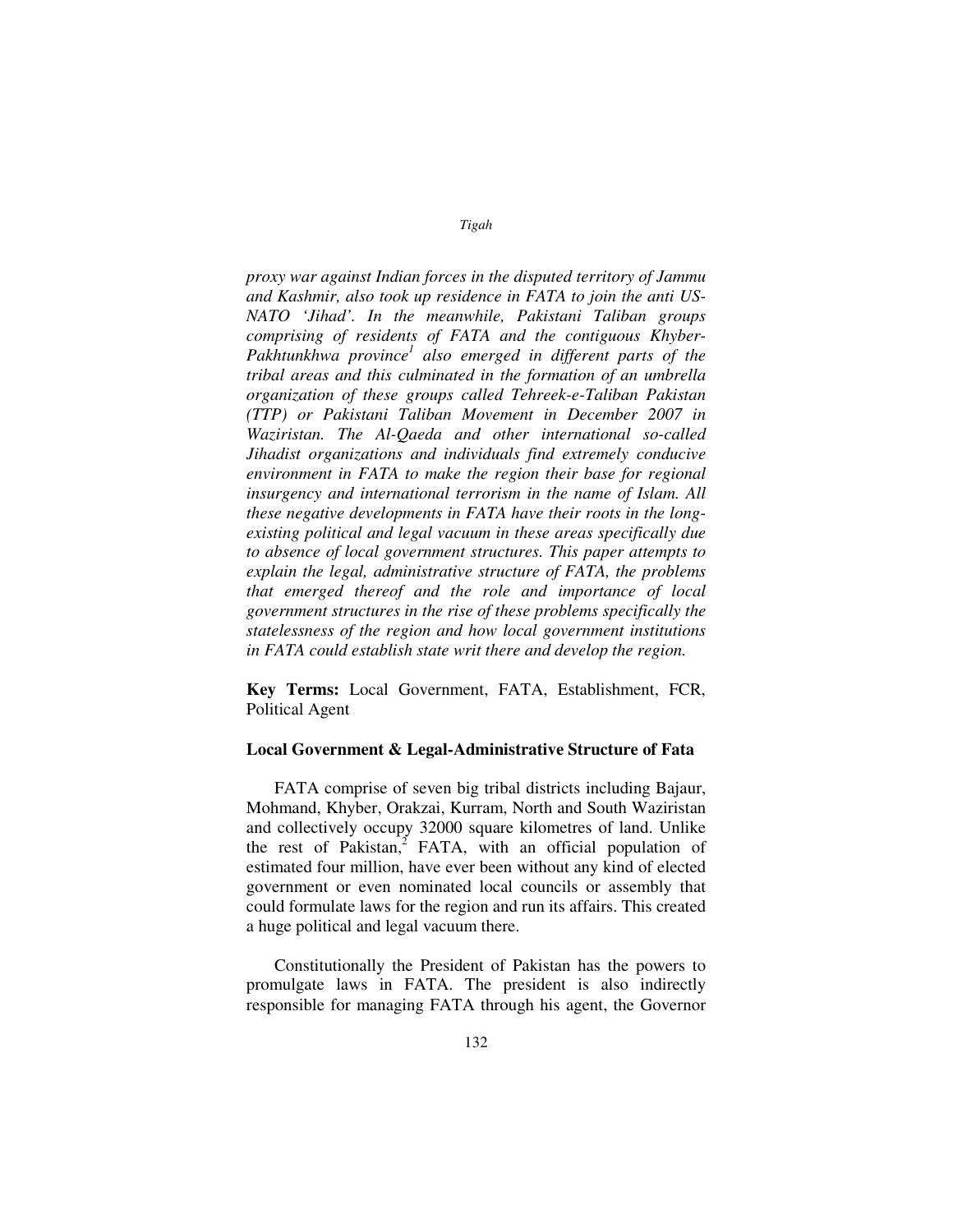of Khyber Pakhtunkhwa  $(KPK)^3$  province, who in turn manages different agencies through officials called *political agents.* In this administrative structure there is no local government system. FATA to all intents and purposes have an undefined political and legal status. FATA has a 'special' status, as on the one hand it is constitutionally part of Pakistan but still 'independent' as government documents call them. Soon after Pakistan's independence in 1947 "the Government of Pakistan revised the British policy towards the tribesmen and decided to pull back all regular troops from the military posts in the areas." (Rizvi, 2009) The *independent* status of the resident of FATA means that they could decide their internal disputes of civil nature through the traditional *jirga* system.<sup>4</sup> This scheme of things foreclosed the formation of local government structures in FATA; the situation which still continues.

While a *political agent* administers a tribal district he is assisted by a number of officials called as *assistant political agents*, *tehsildars* and *naib tehsildars* at the lower administrative tiers or administrative sub-divisions. The political agent and his subordinate officials have at their disposal a force or militia known as *Khasadars,* whose members are raised from local tribes. The responsibilities of political agents and other above-mentioned officials, *inter alia,* include to resolve inter tribal disputes mainly over ownership of land, regulating trade between the tribal district(s) and the settled areas of the KPK. The political agent also serves as the supervisor of the development projects in his respective agency. He also chairs the agency subcommittee, comprising of government officials of different departments. The task of this committee is to propose and approve development projects.

The Frontier Crimes Regulation (FCR) is the only legaladministrative mechanism through which FATA have been linked to the state of Pakistan. Since 1901, the FCR, which since long has been termed as black and draconian by the tribesmen and experts for its repressive and inhuman nature, has worked as a legal framework to manage the affairs of FATA. The British colonial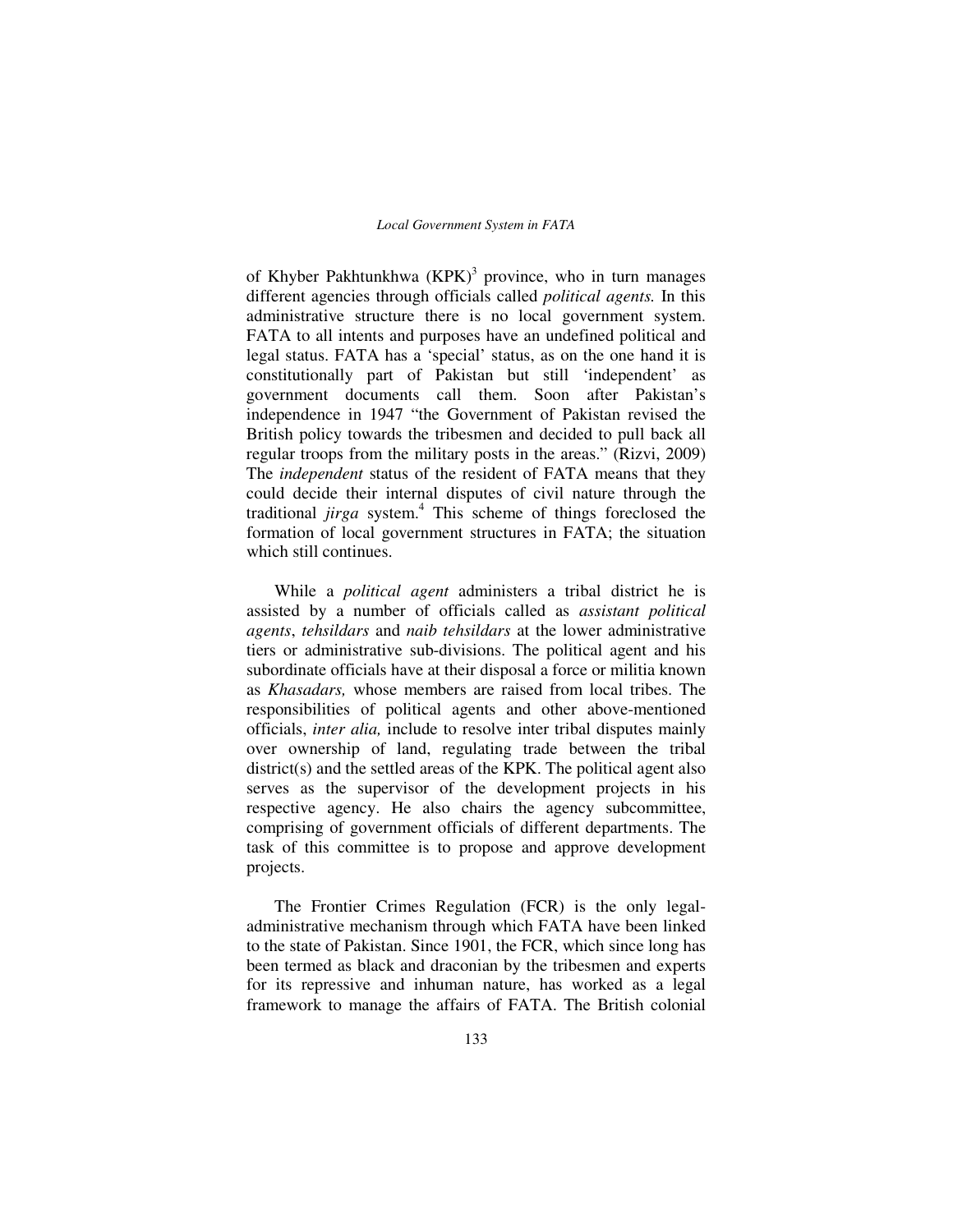rulers of India, of which Pakistan, including FATA, were once part, devised the FCR, to achieve the tasks of legal, political and social control in FATA. However, this huge task necessitated giving sweeping powers not only to the *political agent*, but also to the notables in different parts and tribes of FATA (Bjørgo; Horgan, 2009: 227). However, due to the arbitrary powers which under this arrangement were provided to the *jirga* formed by the notables of the areas and tribes under the patronage of the *political agent* and his subordinates resulted in gross violations of human rights, transforming the FCR into a draconian and "black law" (Sardar Ali; Rahman, 2001: 52-54). This also rendered the desire of good governance a pipedream and the regional perennially vulnerable to multidimensional conflicts. The history of FATA has been a history of conflict whether intertribal, or international between Afghanistan and Pakistan and Czarist Russia and British India.

As profound social, political and economic changes have occurred over decades particularly in the  $21<sup>st</sup>$  century, the legal and administrative structure of FATA which has its roots in colonial times, could not respond to the complex problems and needs of the growing population. This slowly and gradually made the existing administrative apparatus redundant that eroded whatever little state writ had had in FATA. Every kind of negative trend pervaded and thrived in the region. Local, national and international terrorist and militant groups took full advantage of the situation and cultivated their bases in the region. Criminal gangs like kidnappers and extortionists also use the territory for their activities. There is little, if any, realization within Pakistan's policymaking institutions regarding formulating a new administrative system for FATA and giving it a new and definite legal status. Even there was no serious effort to introduce a local government or municipal councils system in FATA to provide a rudimentary modern system of administration. According to Mohsin Saleem, former secretary interior of Pakistan: "After independence, we, generally failed to manage the area in the tradition successfully set-up by the British. This appears, mainly, to have been caused by lack of dedication,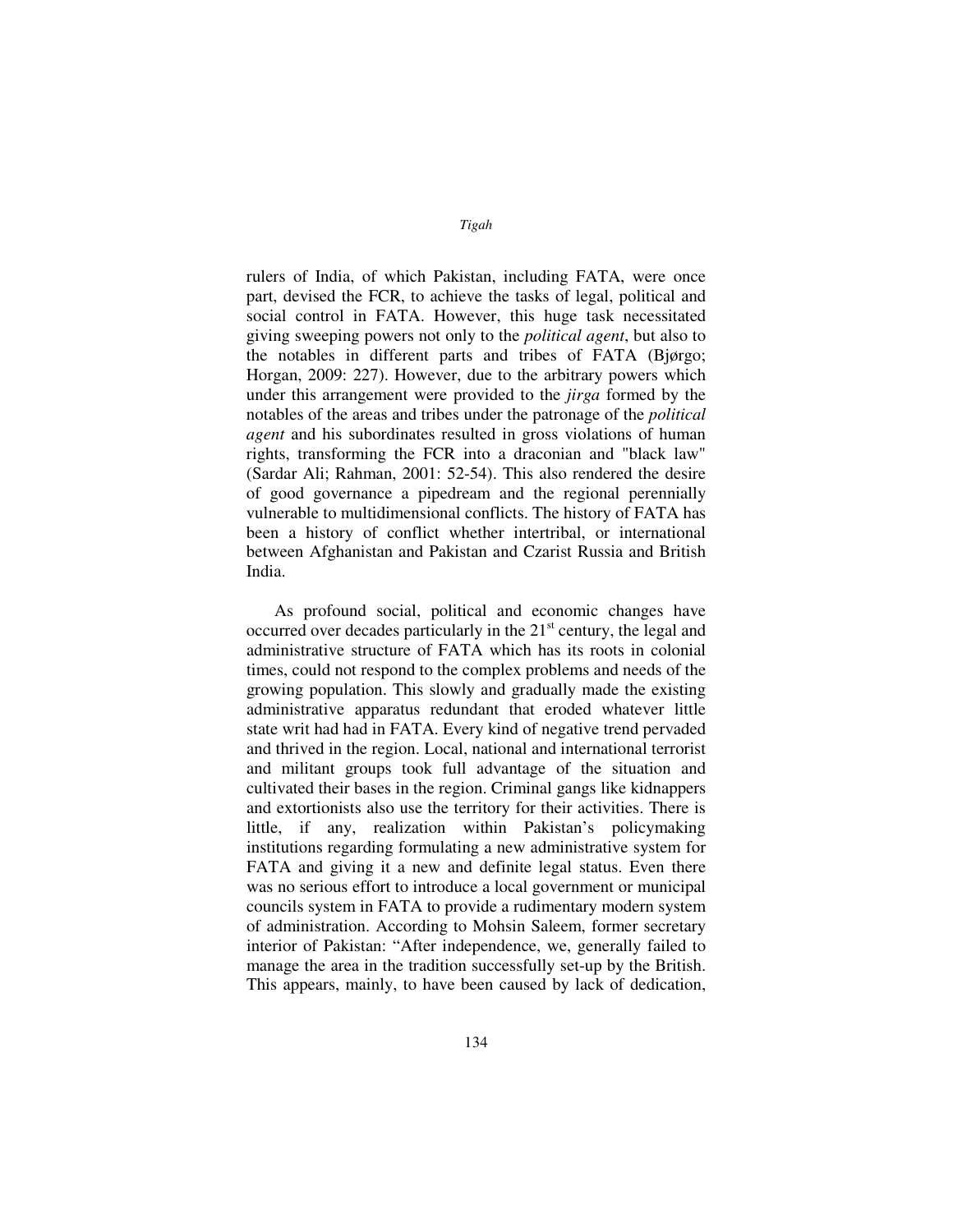objectivity, integrity and petty-minded micro-management despite some honourable exceptions." (Saleem, 2008)

While the national leadership has had little interest, and thus, understanding of the conditions prevailing in remote FATA region, the elected members of national parliament from FATA wanted to preserve the status quo to maintain their dominant position. Likewise, the civilian bureaucracy, whose members as *political agents*, has had the near-totalitarian powers in their respective tribal district, has also wanted to preserve the status quo. Therefore, despite well cognizant of the value and critical need of the local government system, they did not promote the idea. However, the ever-deteriorating law, order and security situation in FATA due to the activities of national and international terrorist groups precipitated international condemnation and clamours for reform. The international community got somewhat apprised of the worst conditions in FATA after a section of Pakistani media and the razor-thin civil society of FATA highlighted these issues. Under compulsion, the federal government started thinking of introducing local government structures in FATA. However, till the end of 2013, having local government institutions in the tribal areas had remained only a proposal.

## **Significance of Local Government System for Fata**

The introduction of local government bodies in FATA, unlike the rest of Pakistan, is of profound significance in many respects against the backdrop of prevailing objective and subjective conditions there. They could be instrumental in transforming the near *stateless* nature of the region. A close look at the genesis of the militancy and terrorism in FATA and the region's becoming an epicentre of international terrorism reveals that militants and terrorists have not been facing any worthwhile resistance from the authorities. It has been because of the absence of local government institutions which could provide efficient law, order and intelligence apparatus. Then due to the absence of local government institutions in FATA, the state has not had the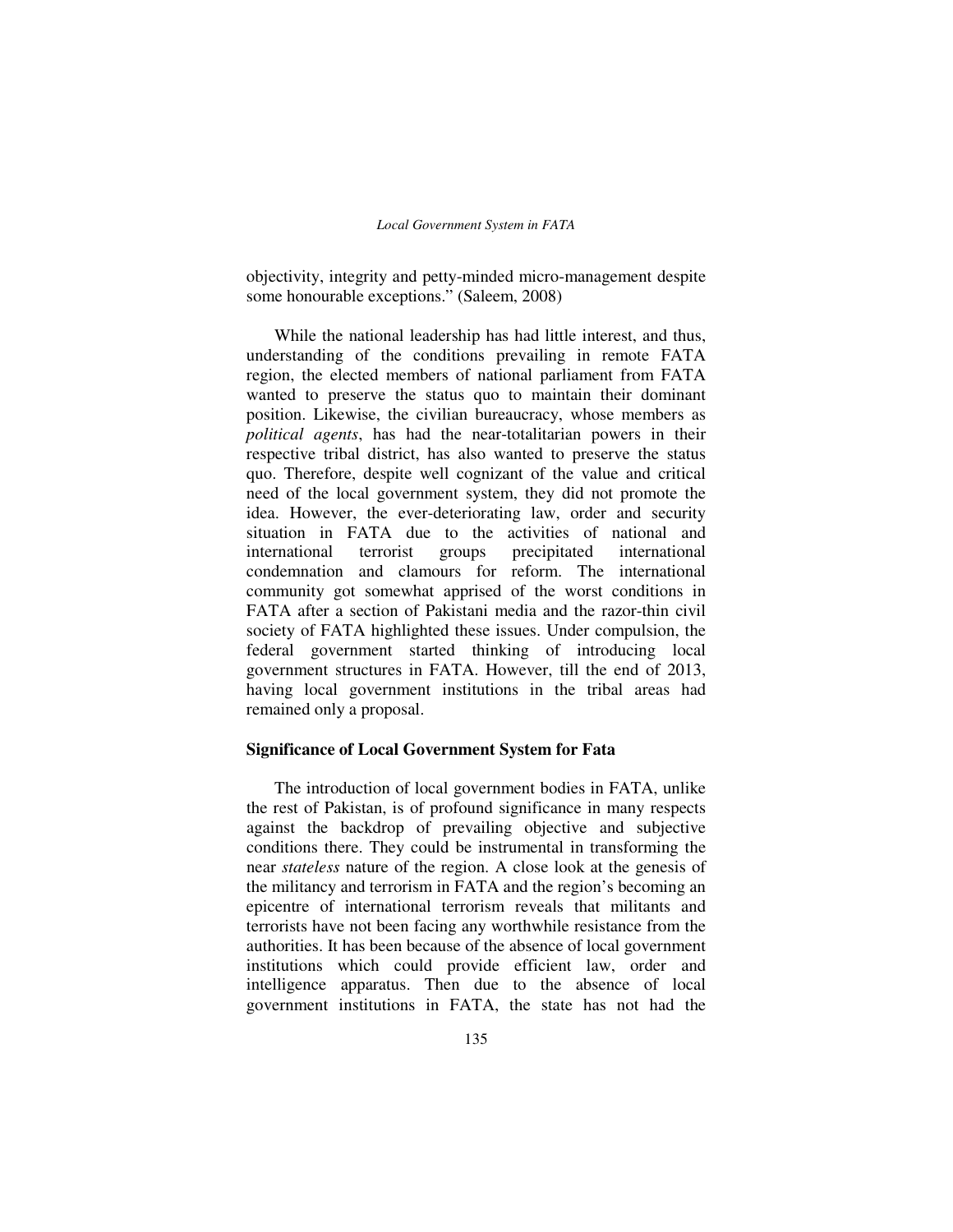mechanism and tools to socially and economically develop the areas and their inhabitants. Resultantly, both kept on immersing in ever-deep poverty and unemployment which either pushed them towards the militant and terrorist groups personally, or compelled them to provide sanctuaries to the insurgents at their homes and areas and establish nuptial ties with them after getting money. Equally important is the role that elected local government councils in FATA could play in detribalizing and developing the areas. "Local government system was vital for providing basic and modern facilities to tribal people, who were deprived of their fundamental rights." (Bajaur alliance to move court for LG polls in Fata, 2013)

## **Process of Installing Local Councils in Fata**

The process of installing local government system started when former Pakistani military ruler General Pervez Musharraf (1999-2008) in January 2002, promised to have elected municipal councils in FATA. (DAWN, Sep 30, 2004) However, when in 2004 former Governor, Commander Khalil ur Rahman announced the formation of 'agency councils' he unequivocally declared that they would comprise of nominated members and that these councils would not have any administrative powers, but would only serve as 'advisory bodies.' These councils were installed with tribal *Masharan* (elders) or *Maliks* taking part in voting. Resultantly, most of the members of these councils were the handpicked nominees of the government like the *Maliks*  themselves. (DAWN, Sep 30, 2004) The fragile civil society bodies active to reform the colonial tribal system and to introduce democratic institutions in tribal areas had not only rejected these councils but also waged a struggle against them. (Nominated councils for Fata opposed, 2004) "The unelected and powerless councils have further strengthened the existing corrupt system in FATA," a private association of tribesmen, Tribal Reforms Committee, said about these councils.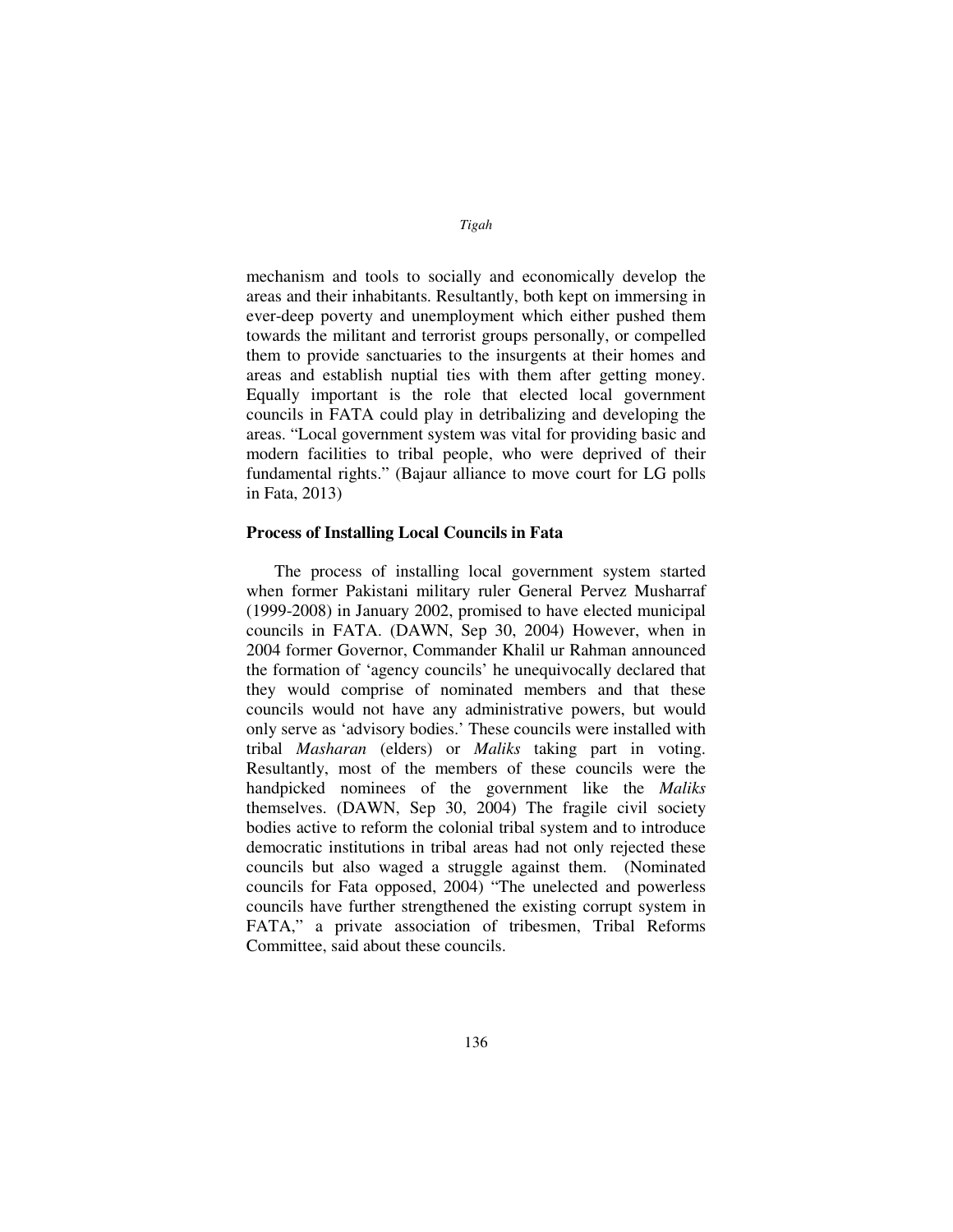Moreover, the government had also hinted at forming an elected unified assembly of all the agencies and frontier regions of FATA, which never came to fruition.

### **Reasons for Impeding Local Government Institutions in Fata**

Although for the federal government of Pakistan Muslim League Nawaz (PML-N) elected for five years in May 2013 national elections it would be very difficult to rollback the previous government programme to have local government system in FATA. But the civil bureaucracy, that is still the sole powerwielder in FATA, would try its utmost to postpone the system in place. There are various reasons for this anti-local government tendency of the establishment that also prevented General Pervez Musharraf to hold local government elections in FATA.

The most important factor for the concerned authority's inability, rather failure, to install elected local municipal councils in FATA is the vested interest of the civilian establishment. Once there are elected local governments in FATA, districts powers of local administration have to be transferred to these assemblies. This would weaken the existing so-called 'political administration,' which functions under the FCR. The civilian establishment's point of view in this regard has been that elected local councils manned by democratically and popularly-elected people in a bid to get more powers would engage in a power struggle with the political administration, which the country and government ill-afford at the critical juncture when a full-fledge military operation has been going on in FATA to defeat the insurgency of the TTP and the Al-Qaeda.

Moreover, through the tools of political administration and the FCR, Pakistan, and before it the British rulers of India have been able to govern the extremely remote tribal areas and kept them part of the country. Therefore, the establishment feared and convinced General Musharraf that in case the inhabitants of FATA are allowed to have their self-government institutions, they may develop fissiparous tendencies that would be a critical security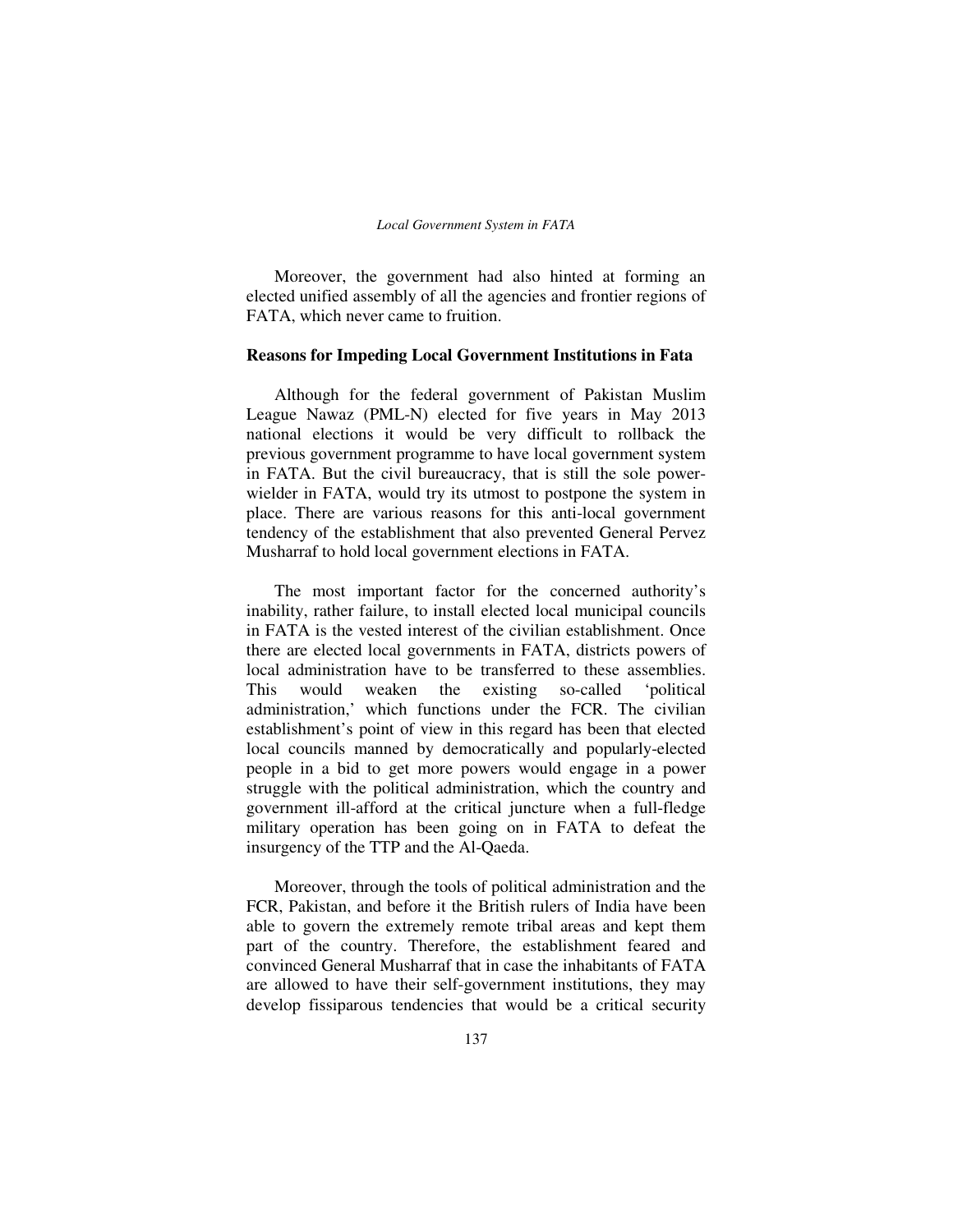threat to the state. This was the reason that former KPK Governor, Khalil ur Rahman, had announced clearly that even the agency councils, which had been established by nominating members instead of electing them, would have no role in administration and their role would only be *consultative*. Instead, he intended to form peace committees in FATA to "strengthen the institution of *Maliks* (elders) and preserve the traditional system of governance."

The present stakeholders in power in FATA have also had fears that elected local council in FATA would disturb the *Malik*political administration nexus of collusion through which government has always been exploiting the inhabitants of FATA and kept them underdeveloped. This was corroborated from the contention of former governor, Khalil ur Rahman "strengthening" *Maliki* system, whereas, the educated class of FATA has critically been against the system and has been demanding its dissolution.

FATA since long has been closed to the outside observers and this closeness has partially been due to the tribal social structure and partially the result of the government policy to keep the world unaware of the pathetic socio-economic and living conditions in the region. The civilian authorities were afraid that media would definitely report the proceedings of district government in FATA due to which the outside world for the first time may know the real conditions in the region. Otherwise, till now the MPs which have had got elected from FATA for the National Assembly and the Senate always became part of government after getting bribes. It would be interesting to note that before this assembly none of the tribal MP remained part of the opposition.

Another plausible cause for the government not to install elected local councils in FATA is that the region has a semiautonomous status and has been serving as a de facto buffer between British India and Afghanistan, and subsequently, between Pakistan and Afghanistan. So Islamabad, who's policy regarding Afghanistan or for that matter the entire foreign policy, has long been dictated by the civilian and military establishment, would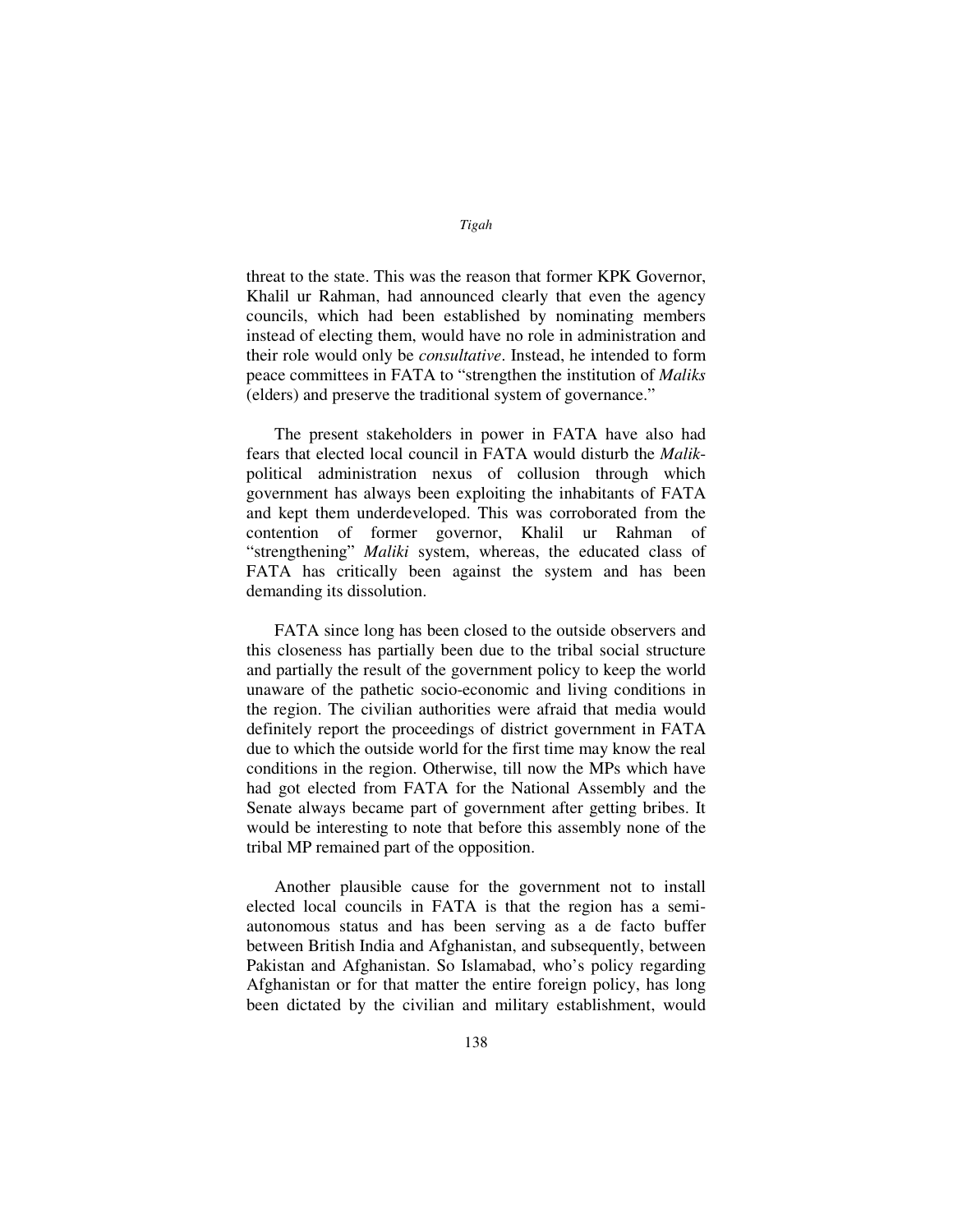fully like to keep the 'buffer' status of tribal areas intact. But once there are elected local government in FATA the region would get into the mainstream and its buffer status would get automatically diluted.

## **Proposed Fata Local Government Regulation 2012**

In 2012, reports started emerging that the federal government led by the Pakistan People's Party (PPP) may introduce local government institutions in FATA. The concerned authorities<sup>5</sup> were also said to have already prepared a draft law FATA Local Government Regulation 2012. The then Federal Law and Justice Minister, Farook H. Naek, had discussed the draft with the then Prime Minister Raja Pervez Ashraf. After which former President Asif Ali Zardari was all set to promulgate an ordinance on the approaching Independence Day to introduce local bodies in the tribal areas. It may again be mentioned that constitutionally the President has the exclusive authority to introduce and make changes in the existing laws in FATA. However, the president did not promulgate FATA Local Government Regulation at once and only announced a draft of it subject to changes by political parties. As the PPP government as well as its leader Asif Ali Zardari are no more in power, the proposed system of local government in FATA could not be enforced till the end of 2013. Whenever it would be put in practice it would mostly be based on the draft order of 2012.

According to the draft FATA Local Government Regulation 2012, local bodies in the proposed regulation would comprise of elected municipal councils. Each of these municipal councils would be headed by a "Chairman" to be assisted by a "Vice Chairman". The draft reads: "For every Local Council there shall be a Chairman and a Vice-Chairman, elected in prescribed manner, by the respective local council." (FATA Local Government Regulation, 2012)

In order to hold elections for local municipal councils, one block of population census would be considered as one ward, an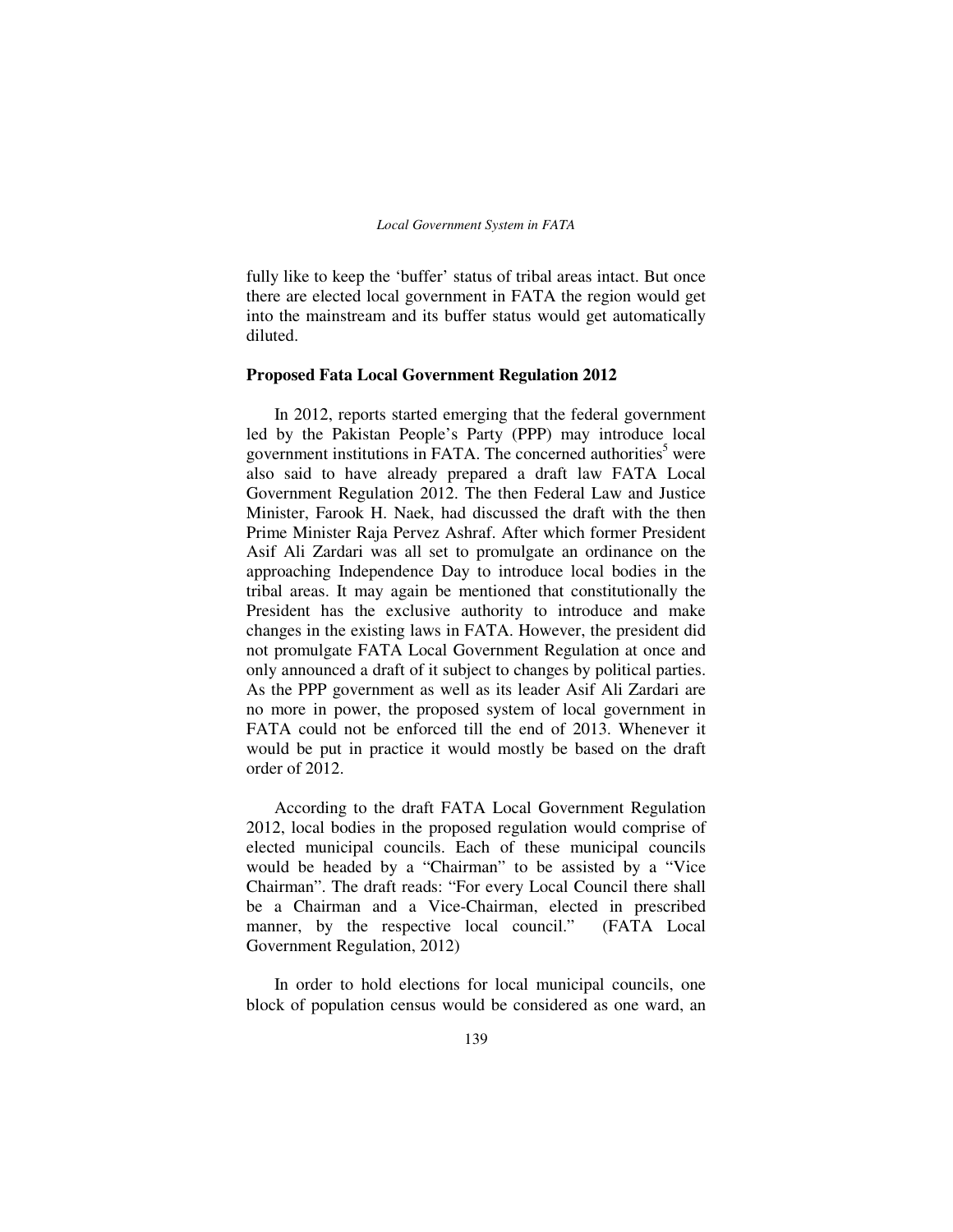electoral tier. The governor would be authorized to divide a local area, within different FATA agencies or districts, into one or many wards. (FATA Local Government Regulation, 2012) Obviously this would depend upon the size and population concentration of the local area.

The local council established for each of the towns would have the status of a municipal committee. According to the proposed regulation the governor would ascertain the number of general members of the local councils who would be elected through adult franchise, whereas, the governor would have the full authority to nominate the representatives of traders, women, farmers, artisans etc. on the reserved seats. (FATA Local Government Regulation, 2012)

A local council within three months after coming into existence would devise its rules of business. However, according to FATA LG Regulation, every municipal council must have at least one meeting a month. Significantly, these meetings would be public. (FATA Local Government Regulation, 2012) "This would go a long way in laying the foundation of a democratic culture in FATA. It has been behind-the-doors consultation regarding the matters of tribal areas which has been a cause of much problem," said Imran Khan Wazir, a Peshawar based political commentator.<sup>6</sup>

FATA to date do not have their own public service structure and most of the top officials that have hitherto been serving there came from federal or Khyber Pakhtunkhwa bureaucracy. Keeping this in view, the Regulation envisages FATA United Group of Functionaries. Every local municipal council would have officials on its disposal from United Group of Functionaries. But the authority to form this group would rest with the governor.

Local councils in FATA would deliver a considerable range of services. This include sanitation, drainage, birth and death registration, managing slaughterhouses, quarantining, fire services. Every municipal council would also be responsible for devising master plan for the respective area, serve as building control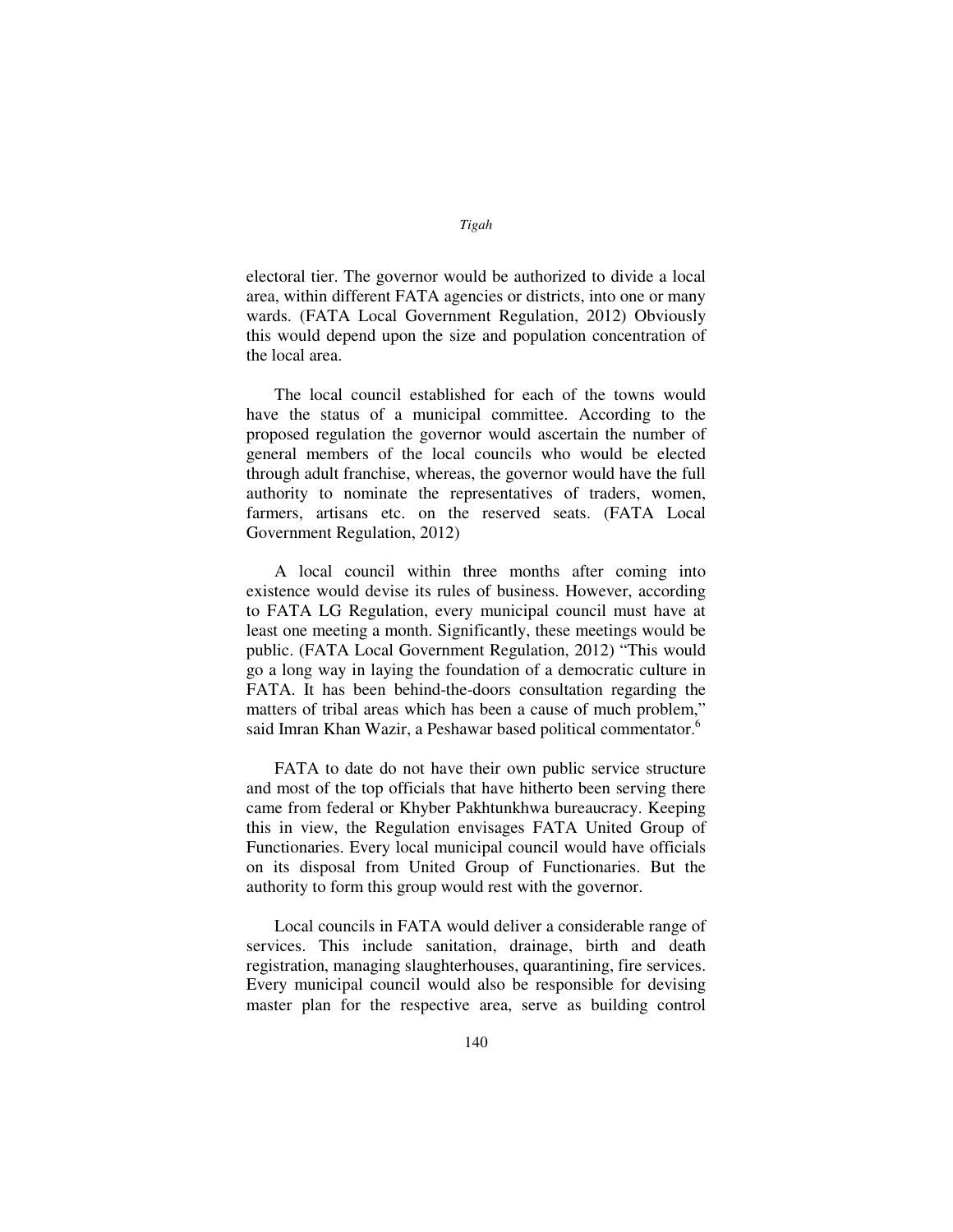authority, providing street lighting, traffic control, provision of transportation services, holding sporting, cultural and literary activities, controlling environmental pollution, price-control, looking after graveyards, growing and maintaining gardens, establishing libraries besides other social welfare services. According to Imran Khan Wazir: "These are indeed an extensive range of services which to date have been unheard of by the residents of FATA. The core issue is whether the proposed local council would deliver them. I think keeping in view the capacity issues we would always find them wanting. Still we must have to start somewhere."

The finances of the local councils according to the proposed Local Government Regulation would be raised through funds and grants received from the federal government and taxes collected locally. Every local council would have the authority to levy local taxes like toll tax, tax on property, buildings, land, transfer of immovable property, water, vehicle parking as well as professional taxes and birth registration fee. If these taxes and fees are handled adroitly, every local council could raise a fair amount to run its affairs and make it self-sufficient.

Importantly, every local council would present its annual budget and the members could pass it through simple majority. As these councils would not be allowed to get loan, this would go a long way in making the council to look for ways and means to raise funds locally.

The finances would be spent according to the direction of the governor for special purposes that should not be at all on the direction of the governor. Because the governor KPK himself cannot pinpoint what kind of civic problems, social services and development needs a particular part of FATA may have.

The draft Local Government Regulation for FATA proposed the municipal councils to be elected on the basis of adult franchise. Electiveness is the most significant aspect of the proposed FATA. Because for the first time in history, the inhabitants of the tribal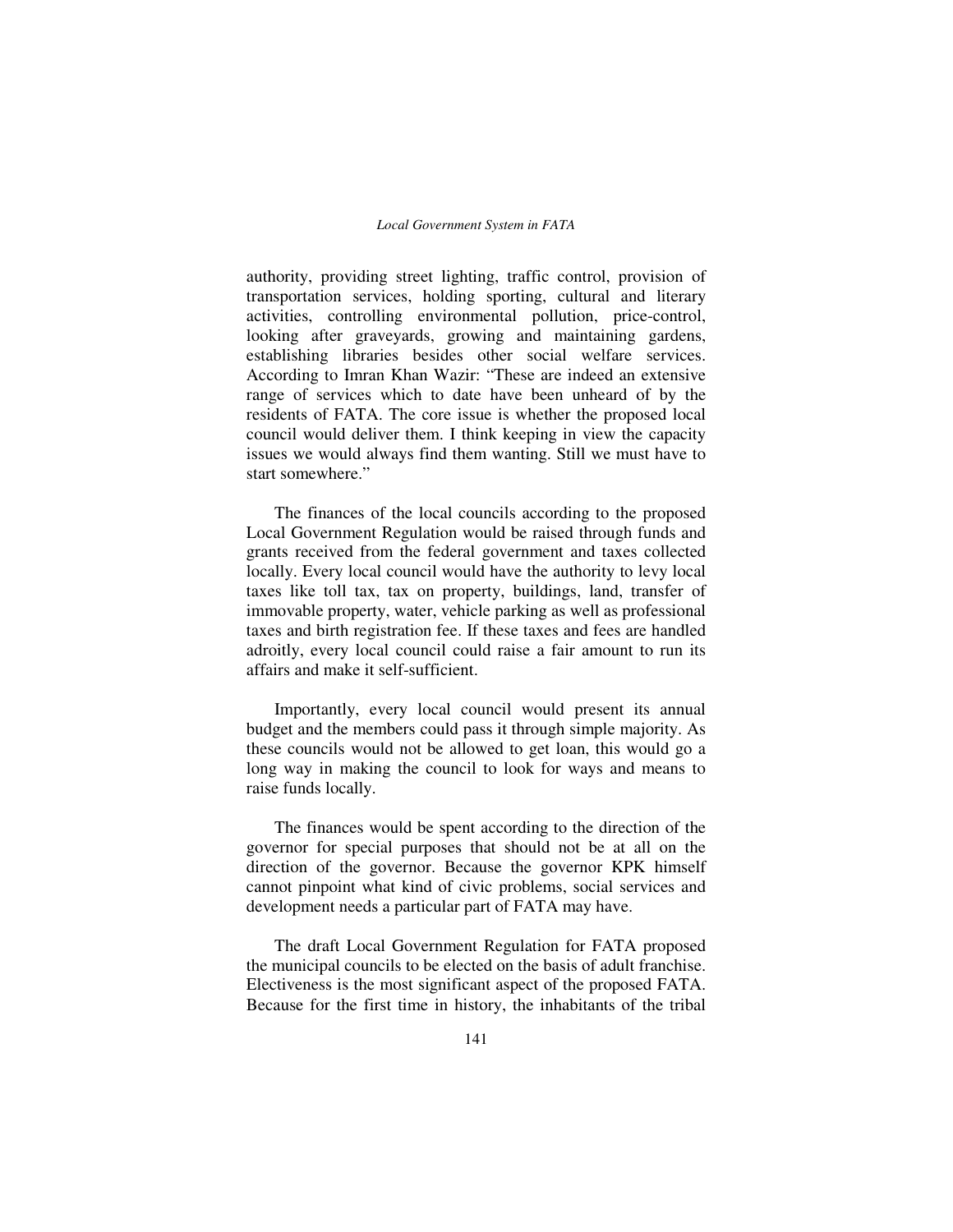areas could have real self-rule as the members of national parliament from FATA ironically could not make laws for the tribal areas.

The civilian bureaucracy has always had a vested interest in FATA as in the absence of local government there, FATA have been bureaucracy's virtual fiefdom. Against this backdrop it seems that this clause(s) of getting the governor's direction for using up the funding of municipal councils have been included at the behest of the civilian bureaucracy. The apparent purpose is to somehow have its stakes in the new regulation. Therefore, the proposed FATA Local Government Regulation should have been placed before the tribal and civil society leaders. Particularly lawyers belonging to FATA, as well as researchers and experts on FATA for having their input before its formulation and actual enforcement.

Expressing his reservations on the Regulation, Ijaz Mohmand, who is the president of a civil society organization, FATA Lawyers Forum, said:

"As far as I know, in the proposed Local Government Regulation, the governor has the full authority regarding a number of matters which should not have been the case. In particular, the governor has a *carte blanche* in filling the seats of the technocrats in the local municipal councils. I don't think that independent elections are possible in the present situation in the tribal areas due to adverse security situation. Even if elections were held for the local councils, only candidates supported by the political administration or civilian bureaucracy and Members of National Assembly and Senate from the tribal areas would win. We have doubts that these local councils would be instrumental in bringing about systematic and social change in the tribal areas. The situation could only improve if the jurisdiction of the Supreme Court of Pakistan and High Courts is extended to FATA. Many of our friends think that the government has come up with the plan to introduce so-called local municipal councils to get funds from western countries and international donors."<sup>7</sup>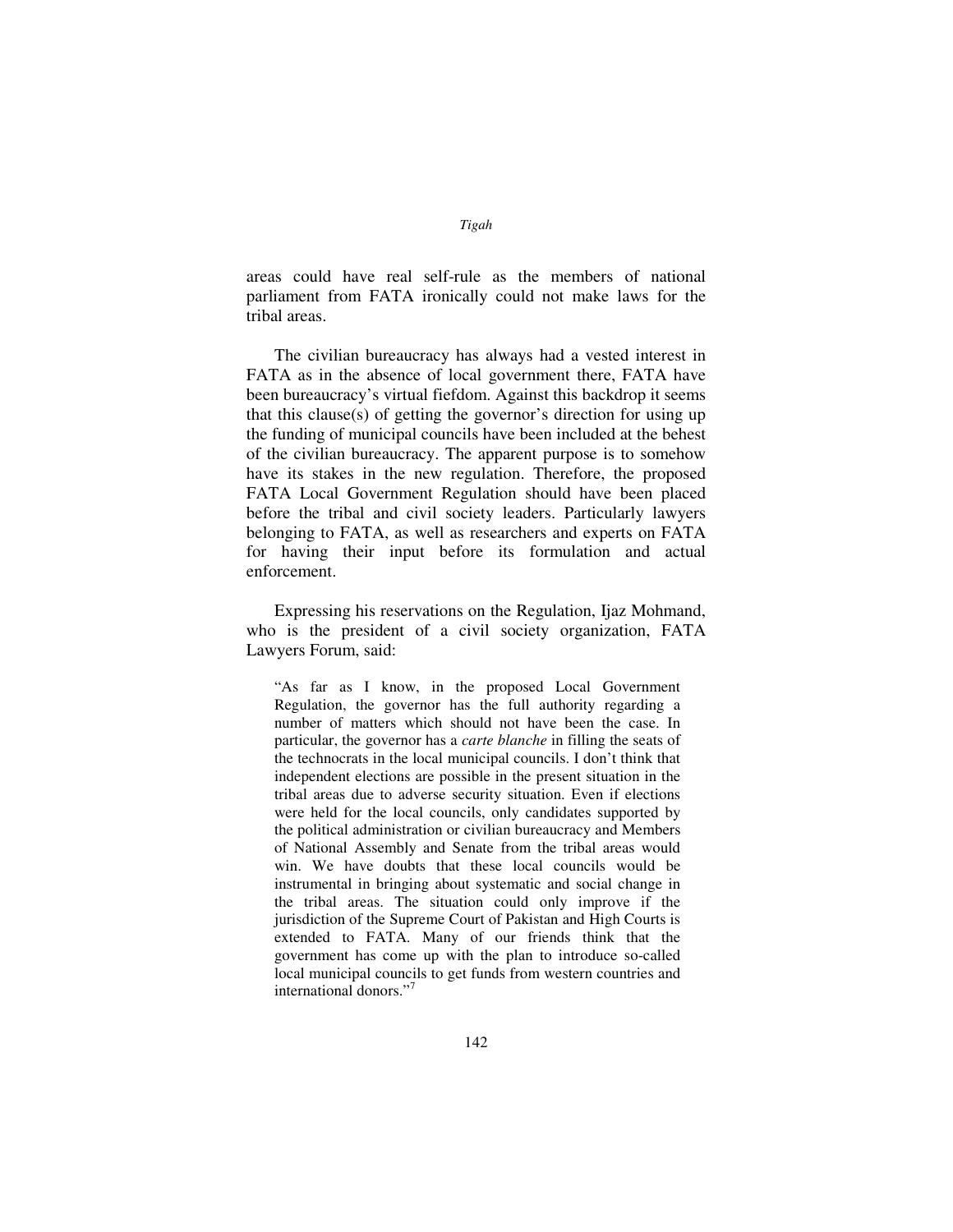However, Mohmand agreed that introduction of local government system to FATA is in itself a good development.

## **Conclusion**

There might have been some reasons which has desisted successive governments from installing elected local municipal councils in tribal agencies, but this is not the solution to the problem. The situation would get worse as the government with all its administrative paraphernalia of political administration, the FCR and *Maliki* system, has been unable to manage FATA affairs. Resultantly, a huge political-legal vacuum emerged there which led to multifarious problems as everything in FATA got into mess and the region become an administrative 'black hole'. The realization and some decision on the part of the last federal government of the PPP to install elected local government laid the foundation of the much-needed municipal councils in FATA. However, the system is still not in operation. On the one hand insurgency and militancy from national and international terrorist and militant groups, and on the other hand, the reluctance of the civilian bureaucracy are the main stumbling blocks in establishing a local government system in FATA, while the civilian establishment hesitance and opposition are based on vested interests the insurgency seems to be the main hurdle. However, as long as the installation of a local government system in FATA is delayed, the insurgents would keep on strengthening because they have capitalized on the vacuum created by the absence of the state writ which has largely been due to the absence of local government institutions in FATA. So whether it is the development, restoration of the state writ and mainstreaming of FATA, putting into place an elected local government system is a must.

# **References**

 $\frac{1}{1}$  Both these regions of Pakistan are ethnically Pakhtun dominated. Pakhtun or Pashtoons is the largest ethnic group of Afghanistan and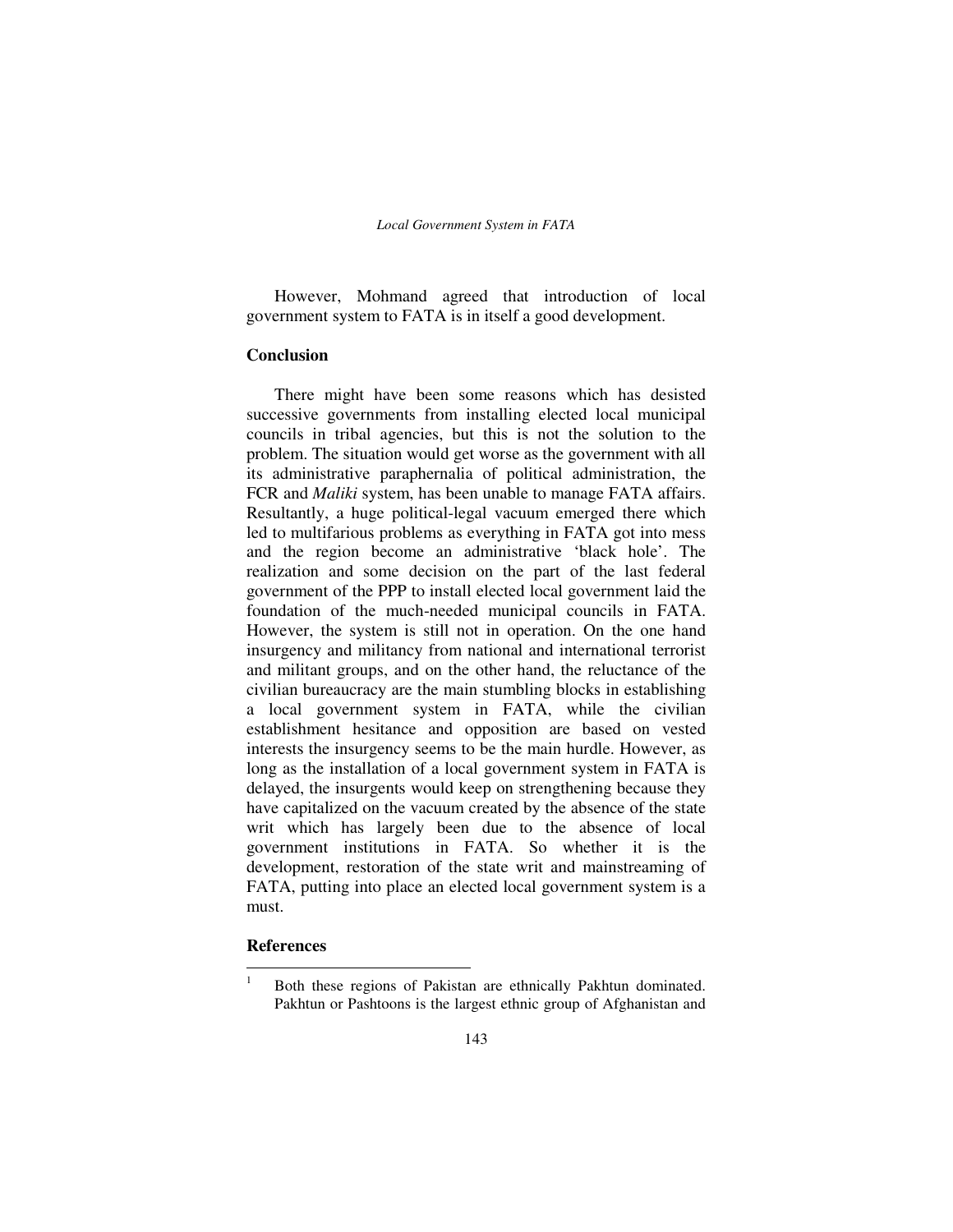the second largest ethnic group of Pakistan. Afghan Taliban are entirely Pakhtun in make-up. The prototype Pakistani Taliban groups were also Pakhtun, however, subsequently militants from the largest ethnicity of Pakistan, Punjabis, also joined Pakhtun Taliban, who have now come to be called as 'Punjabi Taliban' to make Taliban a countrywide movement.

- $\overline{2}$  Although Pakistan also does not have a rich history of elected government but elections for municipal councils have continually been taking place.
- 3 According to Article 247 (2) of the 1973 Constitution of Pakistan "The President may, from time to time, give such directions to the Governor of a Province relating to the whole or any part of a Tribal Area within the Province as he may deem necessary, and the Governor shall, in the exercise of his functions under this Article, comply with such directions."
- 4 The *jirga* is a traditional Pakhtun social institution and mechanism in which the notables of a tribe or tribes arbitrate and adjudicate disputes and conflicts.
- 5 In this regard it means FATA Secretariat, which acts like a central government secretariat housing headquarters of various governmental departments working in FATA. The Secretariat is located in Peshawar.
- 6 Interview with Imran Khan Wazir (Peshawar, March, 2012).
- 7 Interview with Ijaz Mohmand (Peshawar, July 2012).

# **Bibliography**

 $\overline{a}$ 

- Bajaur alliance to move court for LG polls in Fata . (2013, November 20). *DAWN* .
- Bjørgo, T., & Horgan, J. (2009). *Leaving Terrorism Behind: Individual and Collective Disengagement.* London: Taylor & Francis.
- *Extension of Political Parties Act: Call for tailored implementation in the tribal region*, (Express Tribune January 26, 2012)